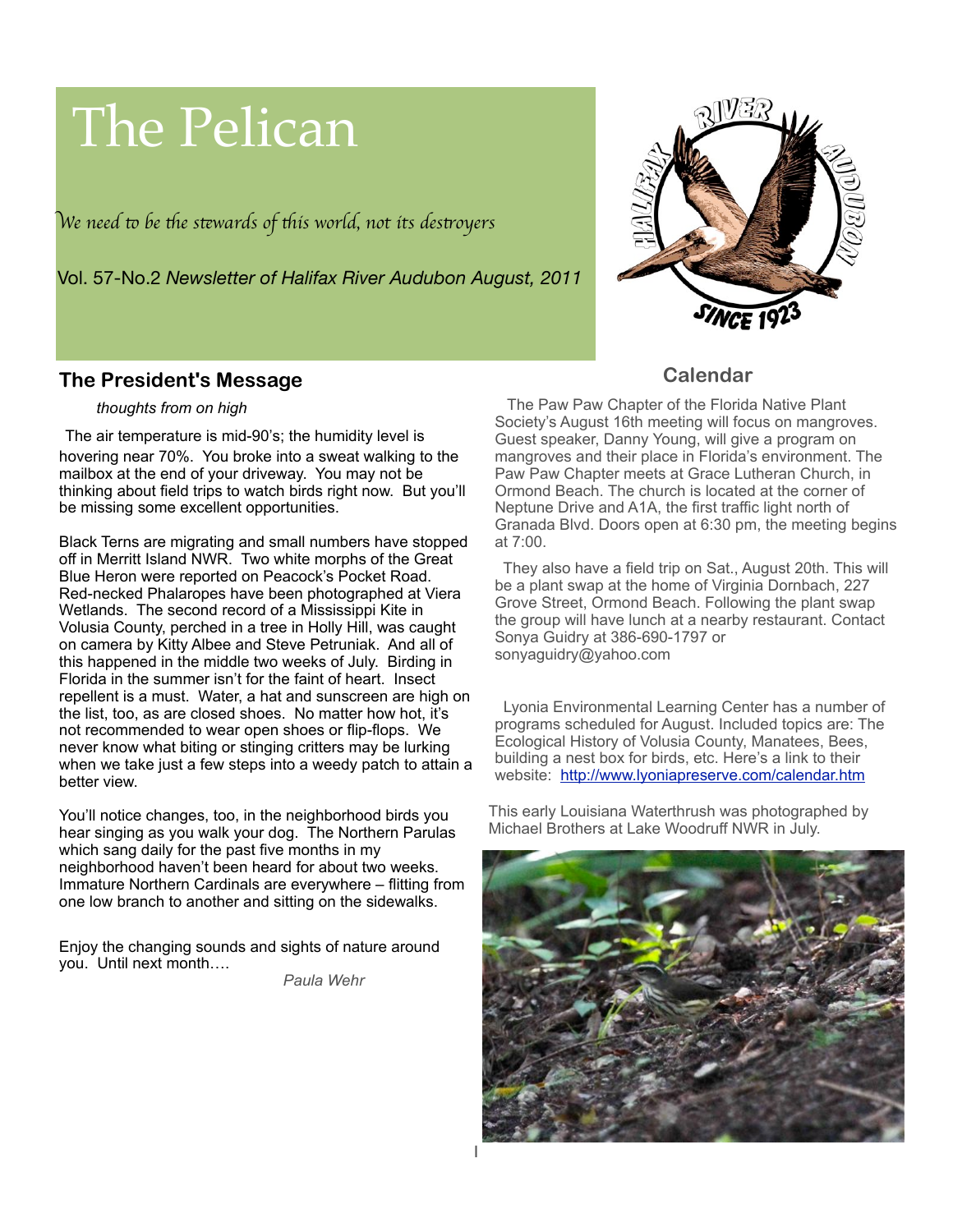Our state legislators have once again upped the ante on betting that they can be dumber than their counterparts in other states when it comes to wrecking the environment for the profit of their campaign contributors. Our state's water management districts have long been criticized for operating in a profligate manner when it came to protecting water resources. It seemed that there was no development plan brought before them that they would deny. While current residents are restricted to watering their lawns just two days per week, a ruling last year by the St Johns River Water Management District allowed the Niagara Bottling Company to withdraw 176 million gallons of water annually from the Floridan Aquifer and put it in little plastic bottles for sale nationwide. Still, the SJRWMD did a lot of good too. Locally, they were instrumental in spearheading the clean up of Rose Bay and in monitoring discharges of storm water into the Halifax River Their purchase of conservation lands to protect freshwater recharge of the aquifer has provided us with a number of excellent birding spots, along with increased protection of our drinking water. Some in our legislature though saw this agency and the others around the state as an impediment to growth. In the latest session they mandated a thirty percent reduction in funds for the districts statewide. So 140 of our neighbors will lose their jobs and our precious water resources will have even less protection than they had before. This is yet another example of short sighted thinking that will have serious consequences in the future.

 Lest we think we have the least enlightened legislature in the land, we can look northward to Kentucky. There the residents will, by Christmas time, be able to shoot Sandhill Cranes again for the first time since the early 1900's. Actually, it wasn't the legislature that set this in motion. It was the Kentucky Fish and Wildlife Commission with input from the legislature. This makes Kentucky the first state east of the Mississippi to allow hunting of these birds. Eight western states have a Sandhill Crane hunting season. The season in Kentucky will run from December 17th through January 15th. This just happens to coincide with the timing of the migration of critically endangered Whooping Cranes. They fly south from Neceda National Wildlife Refuge, in Wisconsin, with support from an ultra light aircraft and the route takes them across Kentucky. Not all of the Whooping Cranes fly right along side the aircraft. Some birds drift away and can be several miles from the rest of the flock. The chances are probably quite good that some bored eighteen year old with a shotgun may blast one of these magnificent birds out of the sky and reduce its already endangered population. West of Bunnell several years ago a young man shot a Whooping Crane that was standing in a field. The bird was from the introduced, non-migratory population here in Florida that at the time numbered fewer than 40 birds. When he was apprehended his excuse was that he thought it was a duck.

 Hunters are some of our strongest supporters of the environment and, though I'm not a hunter myself, I strongly support responsible hunting. The taxes on hunting supplies and the revenue from duck stamps fund some of the nation's most important wildlife protection efforts. This is one time when I'd have to disagree with a decision actively courted by the hunters in Kentucky though. To quote from the press release issued on the Kentucky state website, "Cranes are typically hunted for sport and for their meat." Now I suppose an argument could be made that people have a right to eat a Sandhill Crane if they want to. No doubt it was on the menu of our ancestors. But I have to ask, what "sport" is there in hunting these birds? They're large, slow flying and therefore easy to shoot. Whose den would be the better for it if a mounted Sandhill Crane stood in the corner? The new rule is subject to approval by the US Fish and Wildlife Service in August. Hopefully, the potential threat to Whooping Cranes will cause the feds to put the brakes on this before it becomes official policy in Kentucky.

One of the fundamental building blocks of our national environmental policy is under increasing attack. The Endangered Species Act was signed into law on December 28, 1973 by President Richard Nixon and has been instrumental in protecting our environmental heritage ever since. There are those among us who see nature as something to be squashed and bent to our will. They have long sought to remove this road block to their plans for domination of the environment for fun and profit. The latest attack comes in the form of a budget amendment that will prohibit the protection of wolves anywhere in the country. Wolves are an easy target and one that serves as a wedge issue. Break the back of the Act with wolves and then those pesky manatees, Spotted Owls and others will be easier to sweep aside in our rush to make a buck and engage in assorted destructive behaviors. Please, take a minute or two to write your Congressperson. Here's the link to the US Congress website: [http://www.house.gov/](http://www.house.gov) When you get there, click on the "Find Your Representative" link and tell them that you'd appreciate their support for a strong Endangered Species Act.

> David Hartgrove Conservation Chair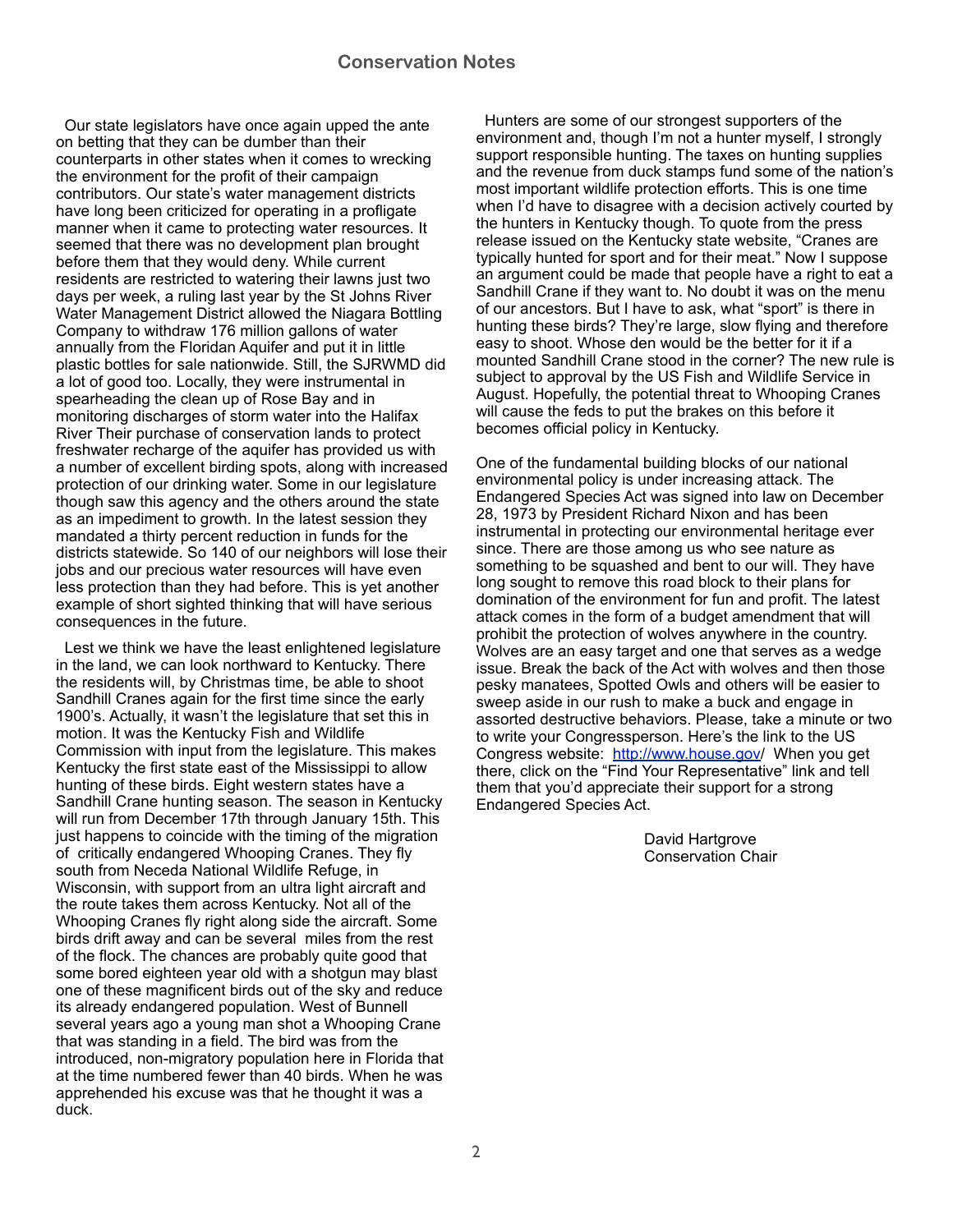#### **Crows, Our Intelligent Neighbors**

 Here in Volusia County, as in the rest of Florida, we have two species of crows: American Crows and Fish Crows. American Crows are one of the most widespread bird species in North America. They range across the continent from south Florida all the way to eastern British Columbia. They're absent from the desert southwest but ubiquitous elsewhere in rural, suburban, and even urban landscapes. Fish Crows are generally limited in their distribution to the southeastern states but in recent decades their range has been expanding west and northward up the eastern seaboard as far as Cape Cod. Fish Crows are somewhat smaller than American Crows averaging 7 to 12 ounces in weight. American Crows weigh between 11 to 20 ounces. Because of the similarities in coloration and some overlap in size, voice is the only reliable way to identify these birds in the wild. Even that can be problematic though since the begging calls of both species by their young can sound very similar.

 A recent thread of conversations on Bird Brains, one of the two list serves here in Florida devoted to birding, discussed the variations and gave information on identification. Here's the link for their archives: [http://](http://listserv.admin.usf.edu/archives/brdbrain.html) [listserv.admin.usf.edu/archives/brdbrain.html](http://listserv.admin.usf.edu/archives/brdbrain.html) . David Simpson, who holds the state record for seeing more bird species in Florida in a 24 hour period than anyone else, gave some interesting insights to the problem and a link to a fascinating site that has a number of crow calls that you can click on to listen to: [http://](http://pjdeye.blogspot.com/2009/11/fish-crow-calls.html) [pjdeye.blogspot.com/2009/11/fish-crow-calls.html](http://pjdeye.blogspot.com/2009/11/fish-crow-calls.html) . When we do a bird count, either the Christmas Bird Count or the Spring or Fall Migration Counts, the standing rule is that you must hear the bird to identify it. Otherwise, it's listed as "Crow species" on the data sheet.

 Crows have demonstrated amazing problem solving capabilities and have adapted to living near us, even though they've long been persecuted. Capturing crows for banding studies is notoriously difficult and recapturing them is all but unheard of because of their intelligence. Though there's no evidence of interbreeding among the species, both birds respond to each other's distress calls and flock together to mob a potential predator. Only the females of both species have incubation duties. The males bring food to the female who then parcels it out to nestlings. Though gregarious and often raucous at times, the adults of both species are usually silent near the nest.

 So, the next time you see a flock of crows, if you're near the coast, they're almost certainly Fish Crows. Just the same, wait until you hear that familiar, "Uh, Oh" call to be sure. And if you're at Lake Woodruff, definitely wait to hear the birds. I've heard American Crows calling on one side of the parking lot and Fish Crows calling from the other at the visitor's center.

David Hartgrove Conservation Chair



 **Fish Crow** by Chuck Tague <http://web.me.com/kingrail/Natureobserver/Welcome.html>



 **American Crow** by Kevin Doxstater [http://www.naturalvisionsphoto.com/](http://www.naturalvisionsphoto.com)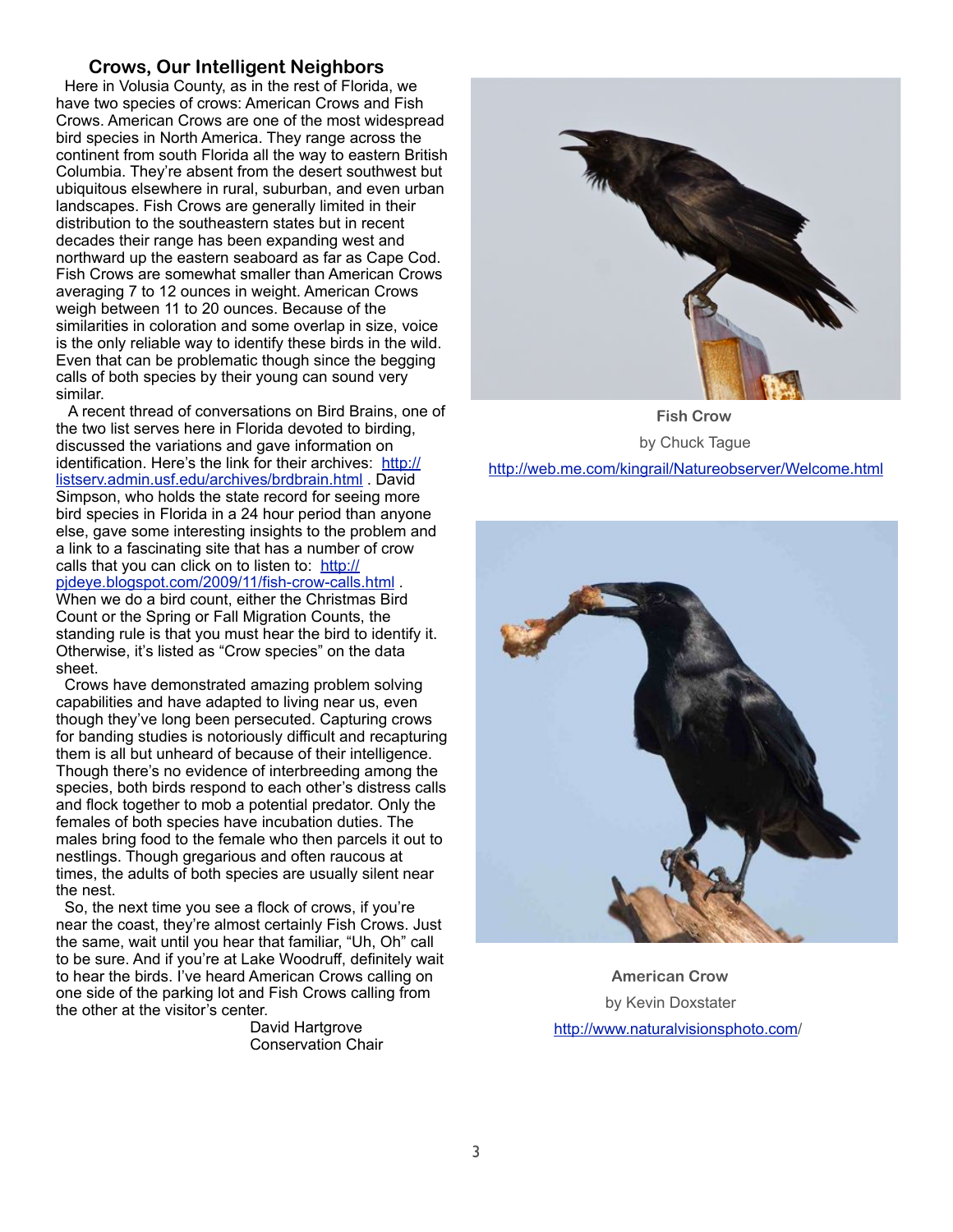## **News Roundup**

#### *Articles from other publications around the state and the nation*

#### **From National Public Radio**

 Weekend Edition host, Scott Simon speaks with NOAA meteorologist, Martin Hoerling, about this year's extreme weather and whether or not this is all part of the predicted climate change. Click on the following link. When the page opens, click on the "Listen to the story" link. [http://www.npr.org/2011/07/23/138635455/](http://www.npr.org/2011/07/23/138635455/will-global-warming-cause-more-extreme-weather?ft=1&f=1025) [will-global-warming-cause-more-extreme-weather?](http://www.npr.org/2011/07/23/138635455/will-global-warming-cause-more-extreme-weather?ft=1&f=1025)  $ft = 18f = 1025$ 

#### **From The E Skimmer**

*The newsletter of Southeast Volusia Audubon Society*

#### **Red cedar**

 Past columns have focused on the smaller natives: flowers and shrubs. This month's subject, the stately red cedar, is a departure. Scientifically known as Juniperus virginiana, the red cedar—or juniper—is a common sight in our area. Evergreen red cedars are easy to grow in poor, sandy soil; they tolerate both salt and drought. Seedlings sprout readily and are easily transplanted. Their growth is slow, but over time they become massive speci- mens, reaching 30 feet or more. In winter, female red cedars produce bluish berry-like cones. Combined with the fresh cedar fragrance, the branches with their showy cone clusters make an ideal holiday decoration.

 Native red cedars' cones provide abundant food for scores of species of wildlife and their dense branches offer protected habitat. Mockingbirds and other songbirds often shelter their nests deep inside these conifers; cedar waxwings get their name from their fondness for this tree.

 During the warmer months, look closely and you will sometimes see thumbnail-sized butterflies resting on the branches of native red cedars. Called juniper hairstreaks, these mint green to brownish butterflies seek out juniper for their larval food plant. One subspecies, called Swead- ner's juniper hairstreak, lives only in Florida, common only in coastal hammocks. Its numbers are dwindling rapidly because of habitat loss.

Credit note: Some information was taken from Doreen Cubie's "Backyard Habitat" article that appeared in the Dec/Jan 2006 issue of National Wildlife Magazine.

Donnadine Miller

Donnadine Miller was an active member of SEVAS and wrote for years for The Skimmer. She passed away April 7, 2008. This archived article is from The Skimmer, March 2006

#### **News of "Hope"**

#### *from Bird Studies Canada*

 Regular readers will remember that in our Conservation Notes column in May we featured a piece about a Whimbrel named Hope. This bird was reported to have flown non stop for almost three days to cover the 1,850 miles between the Virgin Islands and Hope Creek, in the Virginia Coast Reserve. Hope had arrived in Virginia on April 8th and set about eating to gather fat reserves for the trip north to her breeding grounds along the MacKenzie River, in Canada's Northwest Territories. This is an area just south of the Beaufort Sea, near the Arctic Circle.

 After nearly six weeks of rest and feeding on fiddler crabs she departed Virginia on May 22nd. She arrived on the breeding grounds three weeks later on June 14th. Since she was first fitted with the 1/4 ounce satellite tracking device in May, 2009, she's flown over 24,000 miles.

 Funding has been provided by The Nature Conservancy, the Center for Conservation Biology, the U.S. Fish and Wildlife Service, the Virginia Coastal Zone Management Program, the Georgia Department of Natural Resources, the Toronto Ornithological Club, the Toronto and Region Conservation Authority, and the Northern Neck Audubon Society.To view updated tracking maps [select this link.](http://www.ccb-wm.org/programs/migration/Whimbrel/whimbrel.htm)

 Information in the article above was gathered from an e-mail newsletter sent out by Bird Studies Canada, a partner with Birdlife International, [http://www.birdlife.org/](http://www.birdlife.org)

#### **Making Sense of Nutrient Standards**

#### *From the ECO-Voice Digest*

 There have been all kinds of reports lately in the press about the EPA cramming new Nutrient Standards down the throats of Floridians. The EPA has been unfairly attacked as being heavy handed and our own Congressman, John Mica has authored a bill to limit the EPA's power to enforce the Clean Water Act. The reason the EPA issued its new regulations regarding nutrients (nitrogen and phosphorus from fertilizers) is because the state has no standards in place. Current language in state law says municipalities will manage discharges of nutrients into our waterways that will maintain "healthy well balanced systems." That kind of amorphous, nuanced language sounds good but doesn't provide a measurable standard that makes attaining clean water possible. The algae blooms that choke our waterways and our fish are directly tied to the vast amounts of nutrients pumped into our rivers and lakes daily. As Rae Ann Wessel, Natural Resources Policy Director at the Sanibel/Captiva Conservation Foundation said recently, "My definition of 'healthy well balanced' may not be the same as someone contributing significant nutrient pollution.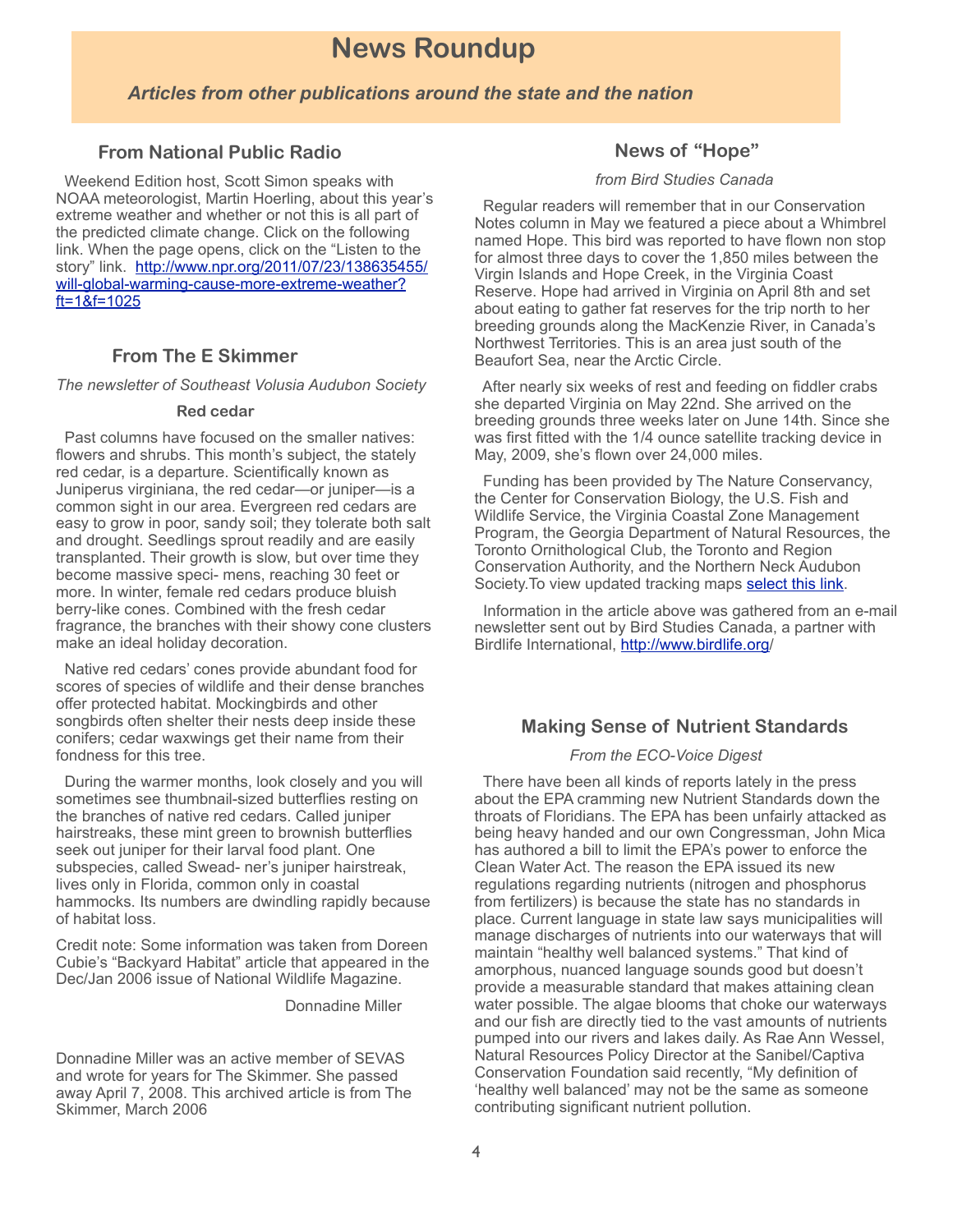## **Local Audubon Chapters**

[Flagler Audubon](http://www.flaglerlibrary.org/audubon/audubon1.htm) [Southeast Volusia Audubon](http://www.sevolusiaaudubon.org/) [West Volusia Audubon](http://www.westvolusiaaudubon.org/)

## **Conservation Organizations**

[National Audubon's Home Page](http://www.audubon.org/)

[Audubon of Florida Home Page](http://www.audubonofflorida.org/)

[Lyonia Environmental Center](http://www.lyoniapreserve.com/)   *in Deltona, FL, Check the educational programs list*

[Audubon of Florida Advocacy Center](http://audubonaction.org/florida/home.html) *Sign up for environmental alerts and advocacy*

Corkscrew Swamp Sanctuary Nature Store <http://www.corkscrewnaturestore.org/>

#### **Members' Pages** David Baker **[Naturally Digital](http://natdigital.blogspot.com/)**

Kevin Doxstater [Natural Visions](http://www.naturalvisionsphoto.com/)

Ken Hanson [Hawks Ridge Images](http://www.imageevent.com/hawksridgeimages)

Chuck Tague [Nature Observer's Journal](http://web.me.com/kingrail/Natureobserver/Welcome.html)

### **National Park Sites**

Lake Woodruff NWR

[Merritt Island NWR](http://nbbd.com/godo/minwr/index.html)

[Canaveral National Seashore](http://www.nps.gov/cana/) National Park Service

[Canaveral National Seashore](http://nbbd.com/godo/cns/index.html) U S Fish & Wildlife Service

**Florida State Parks** [Blue Spring State Park](http://www.floridastateparks.org/bluespring/)

[Bulow Creek State Park](http://www.floridastateparks.org/bulowcreek/)

[De Leon Springs State Recreation Area](http://www.floridastateparks.org/deleonsprings/)

[Gamble Rogers Memorial State Recreation Area](http://www.floridastateparks.org/gamblerogers/)

## **Florida State Parks,** continued

[Hontoon Island State Park](http://www.floridastateparks.org/hontoonisland/)

[Tomoka State Park](http://www.floridastateparks.org/tomoka/)

[Washington Oaks Garden State Park](http://www.floridastateparks.org/washingtonoaks/)

[North Peninsula State Park](http://www.floridastateparks.org/northpeninsula/default.cfm)

## **Birding & Optics References**

[Birding on the Net](http://www.birdingonthe.net/) *A wide variety of birding information*

[North American Birds - Photo Gallery](http://www.birdphotography.com/) *Peter LaTourette's gallery of bird images*

Bird Brains List Serve Archives <http://listserv.admin.usf.edu/archives/brdbrain.html>

Florida Birds List Serve Archives <http://lists.ufl.edu/cgi-bin/wa?A0=FLORIDABIRDS-L>

Cornell Laboratory of Ornithology <http://www.birds.cornell.edu/Page.aspx?pid=1478>

Patuxent Bird Identification Page <http://www.mbr-pwrc.usgs.gov/id/framlst/infocenter.html>

[The Binocular Site](http://www.thebinocularsite.com/)  *independent guide to optics\*\**

[All Best Binoculars](http://allbestbinoculars.com/) *non-profit review of major brands\*\**

*\*\** Opinions on these linked sites are those of the site owners. Halifax River Audubon makes no recommendations on the brands or on the opinions expressed on these sites.